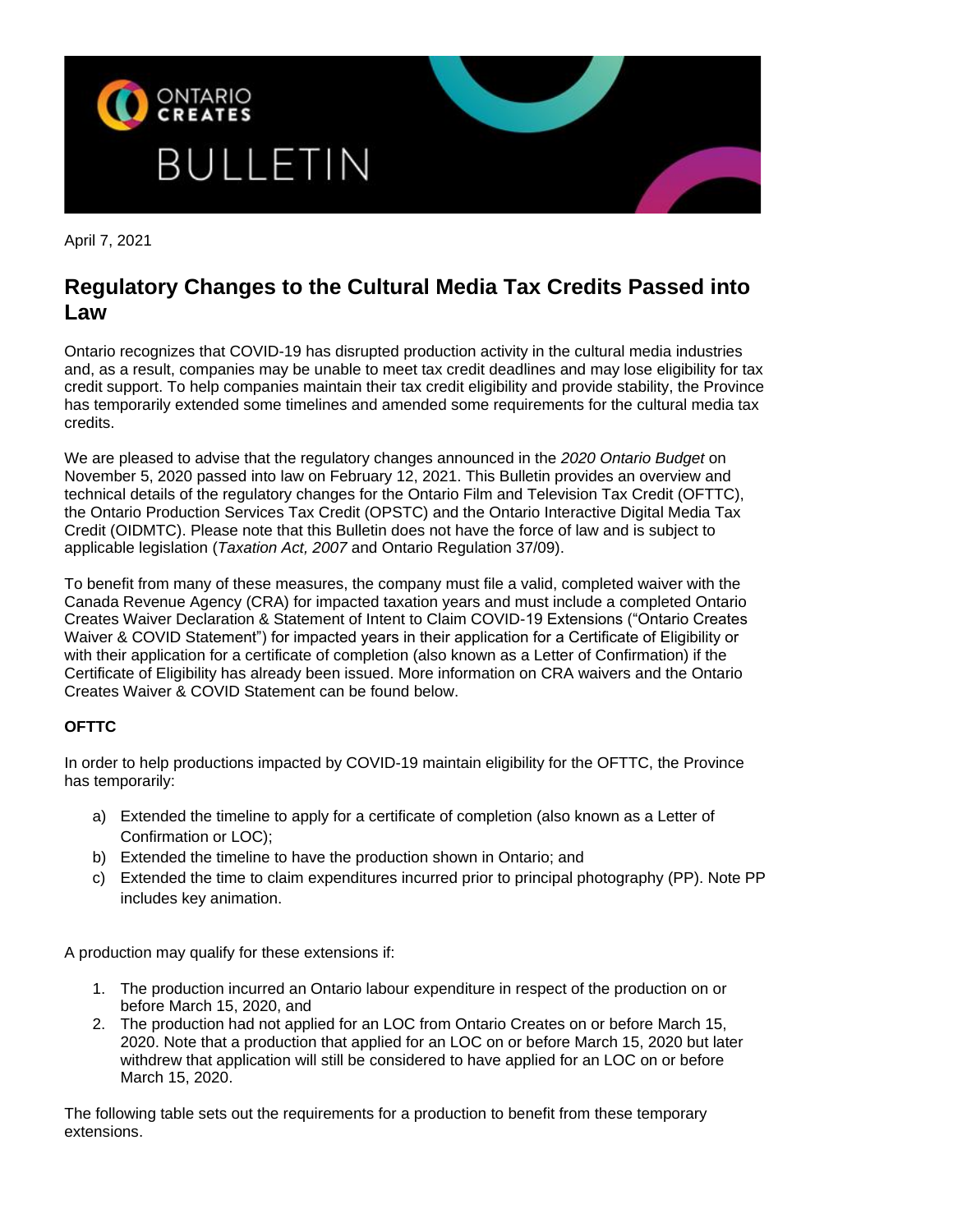\_\_\_\_\_\_\_\_\_\_\_\_\_\_\_

|                                                                                                                                                                                                                    | <b>New Temporary</b>                                                                                                                                                                                       |                                                                                                                                                                                                                                                                                                                                                                                                                                                                                                                                                                                                                                                                                                                                                                                                                                                                      |
|--------------------------------------------------------------------------------------------------------------------------------------------------------------------------------------------------------------------|------------------------------------------------------------------------------------------------------------------------------------------------------------------------------------------------------------|----------------------------------------------------------------------------------------------------------------------------------------------------------------------------------------------------------------------------------------------------------------------------------------------------------------------------------------------------------------------------------------------------------------------------------------------------------------------------------------------------------------------------------------------------------------------------------------------------------------------------------------------------------------------------------------------------------------------------------------------------------------------------------------------------------------------------------------------------------------------|
| <b>Prior Requirement</b>                                                                                                                                                                                           | <b>Rule</b>                                                                                                                                                                                                | To benefit, the corporation must:                                                                                                                                                                                                                                                                                                                                                                                                                                                                                                                                                                                                                                                                                                                                                                                                                                    |
| Companies must file<br>an application for an<br>LOC within 24<br>months of the year<br>end in which PP<br>begins; companies<br>have the option to<br>extend this deadline<br>by 18 months                          | Extend deadline by<br>an additional 24<br>months, for a total<br>of 48 months;<br>companies will<br>continue to have<br>the option to extend<br>this 48-month<br>deadline by an<br>additional 18<br>months | • File a valid, completed waiver with the CRA for<br>the 1 <sup>st</sup> and 2 <sup>nd</sup> taxation years ending after PP<br>began; and<br>• Include a completed Ontario Creates Waiver &<br>COVID Statement form for these taxation<br>years with their application for a Certificate of<br>Eligibility (or with their application for an LOC if<br>the Certificate of Eligibility has already been<br>issued).<br>Companies can extend this 48-month deadline by<br>an additional 18 months by also filing valid<br>waivers with the CRA for the 3rd and 4th taxation<br>years ending after PP began and including a<br>completed Ontario Creates Waiver & COVID<br>Statement for these years with their application<br>for a Certificate of Eligibility (or with their<br>application for an LOC if the Certificate of<br>Eligibility has already been issued). |
| <b>Productions must</b><br>have an agreement<br>in writing to have the<br>production shown in<br>Ontario within two<br>years of the<br>production being<br>complete and<br>becoming<br>commercially<br>exploitable | Extend this two-<br>year period by an<br>additional 24<br>months                                                                                                                                           | • Include the agreement to have the production<br>shown in Ontario within four years of its<br>completion with their application for a<br>Certificate of Eligibility (or with their application<br>for an LOC if the Certificate of Eligibility has<br>already been issued).<br>No CRA waivers are required in this case, but<br>companies must indicate that they are seeking<br>this extension on p2 of the Ontario Creates<br>Waiver & COVID Statement.                                                                                                                                                                                                                                                                                                                                                                                                           |
| Eligible expenditures<br>can be claimed up to<br>24 months before PP<br>begins                                                                                                                                     | Extend this claim<br>period by an<br>additional 24<br>months                                                                                                                                               | • Have commenced PP after March 15, 2020;<br>• File a valid, completed waiver with the CRA for<br>each taxation year prior to PP in which the<br>company claims an OFTTC for the production;<br>and<br>• Include a completed Ontario Creates Waiver &<br>COVID Statement form for these taxation<br>years with their application for a Certificate of<br>Eligibility (or with their application for an LOC if<br>the Certificate of Eligibility has already been<br>issued).<br>Alternatively, a production can claim eligible<br>expenditures incurred prior to the year in which<br>PP began in the tax credit claim for the year that<br>PP began. No CRA waivers are required in this<br>case, but companies must indicate that they are<br>seeking this extension on p2 of the Ontario<br>Creates Waiver & COVID Statement form. <sup>1</sup>                   |

<sup>1</sup>Note that where a corporation commenced PP in 2020, it may be unable to file a valid waiver with the CRA for the 2016 and possibly 2017 taxation year because the reassessment period may have lapsed. Claiming those expenditures in the year of PP would be the only way to get the time extension in these circumstances.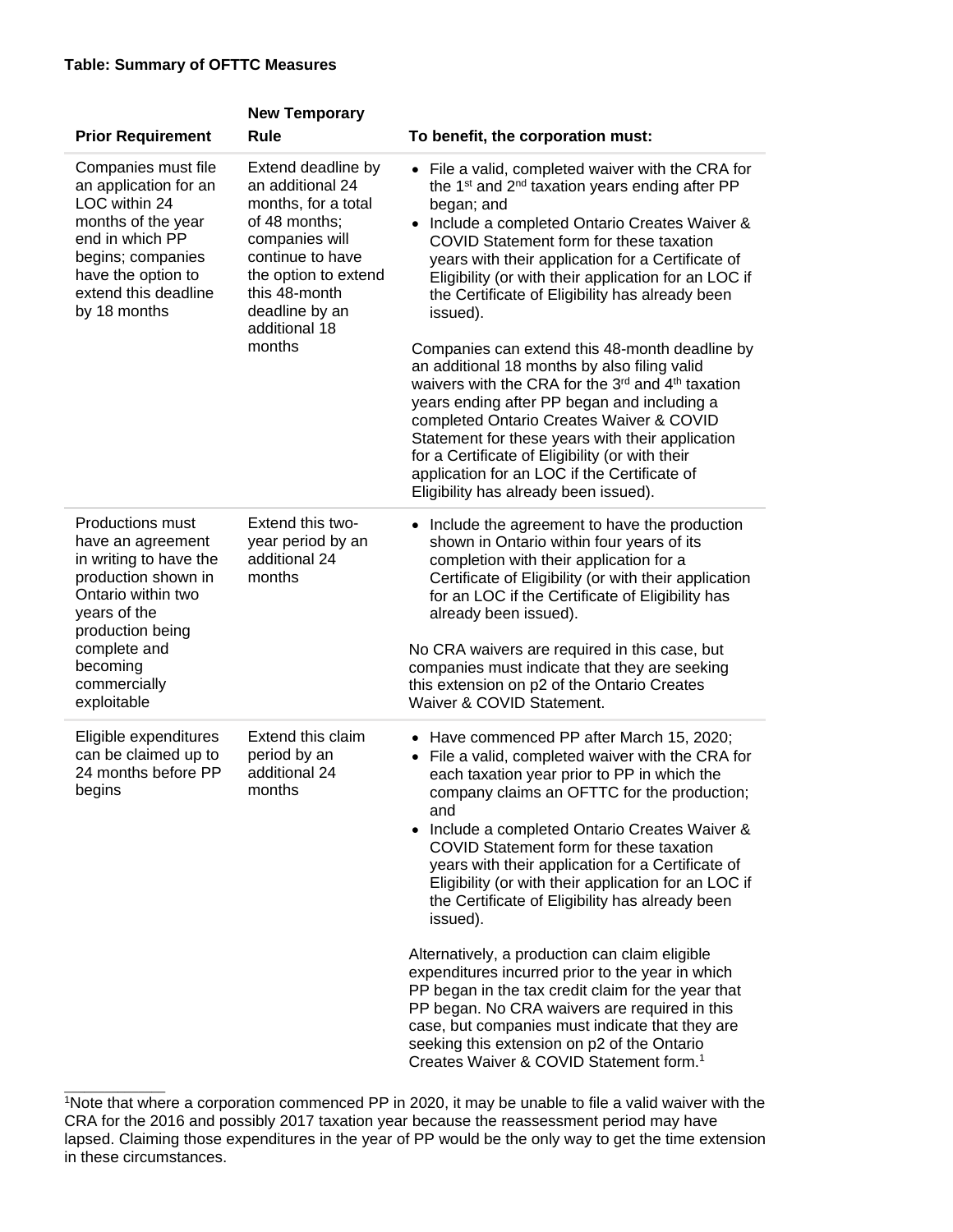## **OPSTC**

In order to help productions impacted by COVID-19 maintain eligibility for the OPSTC, the Province has temporarily:

- a) Allowed an additional 24 months for productions to meet expenditure thresholds; and
- b) Allowed productions to claim otherwise eligible expenditures for up to two taxation years prior to the year in which PP began.

A production may qualify for these extensions if it meets the following criteria:

- 1. The production incurred an expenditure in a taxation year ending in 2020 or 2021, and
- 2. The expenditure would have been an eligible wage expenditure, an eligible service contract expenditure or an eligible tangible property expenditure if PP for the production had commenced in the year the expenditure was incurred.

The following table sets out the requirements for a production to benefit from these temporary extensions.

## **Table: Summary of OPSTC Measures**

| <b>Prior Requirement</b>                                                                                                                                      | <b>New Temporary</b><br>Rule                                                                     | To benefit, the corporation must:                                                                                                                                                                                                                 |
|---------------------------------------------------------------------------------------------------------------------------------------------------------------|--------------------------------------------------------------------------------------------------|---------------------------------------------------------------------------------------------------------------------------------------------------------------------------------------------------------------------------------------------------|
| Total expenditures<br>included in the cost<br>of the production<br>during the 24 months<br>after PP begins must<br>exceed minimum<br>spending<br>requirements | Allow an additional<br>24 months to meet<br>the minimum<br>spending<br>requirements              | • File a valid, completed waiver with the CRA for<br>the taxation year in which PP began; and<br>Include a completed Ontario Creates Waiver &<br>COVID Statement for that taxation year in their<br>application for a Certificate of Eligibility. |
| Productions cannot<br>claim the OPSTC<br>until the taxation year                                                                                              | Allow productions to<br>claim otherwise<br>eligible                                              | • Have commenced PP on or after March 15,<br>2020.                                                                                                                                                                                                |
| in which PP begins                                                                                                                                            | expenditures<br>incurred in the two<br>taxation years prior<br>to the year in which<br>PP begins | No CRA waivers are required in this case, but<br>companies must indicate that they are seeking<br>this extension on p2 of the Ontario Creates<br>Waiver & COVID Statement.                                                                        |

### **OIDMTC**

For the OIDMTC, eligible labour expenditures for specified and non-specified products must be incurred during the 37-month period prior to the end of the month in which the product is completed. Legislative amendments to temporarily extend this 37-month period by an additional 24 months (to a total of 61 months) for products completed on or after March 15, 2020 for which an Ontario labour expenditure was incurred in 2020 passed into law on December 8, 2020.

Additional regulatory amendments, to align with these legislative amendments, passed into law on February 12, 2021.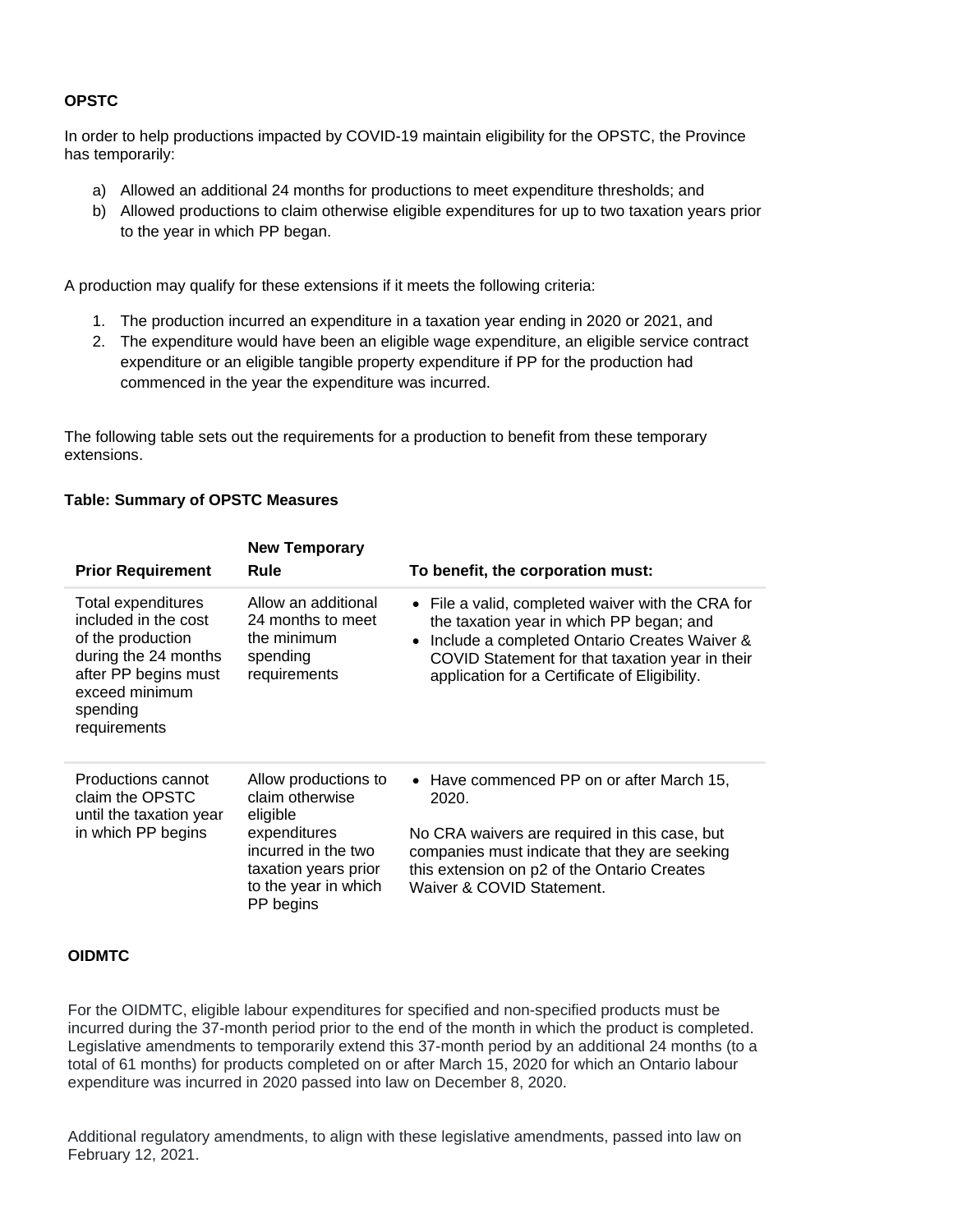The time period over which expenditures can be used to calculate the Ontario labour ratio (i.e., 80 per cent test) and the Ontario wage ratio (i.e., 25 per cent test) have been updated to refer to the amended time periods, as required. This ensures that if a product's eligible expenditure period is extended to 61 months because of the impacts of COVID-19, expenditures incurred throughout those 61 months can be included in the calculation of the 80/25 per cent tests.

## **CRA Waivers and Ontario Creates Waiver Declaration Forms**

Many of the changes outlined above extend the timelines over which companies can claim the OFTTC and OPSTC, resulting in a need for CRA waivers and Ontario Creates Waiver Declaration Forms for years which could otherwise become statute barred.

A "CRA waiver" refers to a "Waiver in Respect of the Normal Reassessment Period" (CRA form T2029 is available **[here](https://www.canada.ca/en/revenue-agency/services/forms-publications/forms/t2029.html)**) filed with the CRA within the corporation's normal reassessment period. The completed waiver should be sent to one of three CRA tax centres (mailing addresses are available [here\)](https://www.canada.ca/en/revenue-agency/corporate/contact-information/where-send-your-corporation-income-tax-t2-return.html). If the corporation's income tax return(s) for the relevant taxation year(s) have not yet been assessed, a valid form T2029 Waiver cannot be filed with the CRA for those years. However, you may still access the various timeline extensions described in this Bulletin by filing a completed Ontario Creates Waiver Declaration form (OFTTC available **[here](https://ontariocreates.ca/uploads/Tax_Credits/ENG/OFTTC/OFTTC-Ontario-Creates-Waiver-COVID-Statement.pdf)** and OPSTC available **[here](https://ontariocreates.ca/uploads/Tax_Credits/ENG/OPSTC/OPSTC-Ontario-Creates-Waiver-Declaration-combined.pdf)**).

Applications to Ontario Creates for productions seeking to obtain the timeline extensions that require waivers must also include a completed Ontario Creates Waiver Declaration form to confirm whether the corporation filed a Waiver in Respect of the Normal Reassessment Period with the CRA.

## **Further Details**

Applicants should review the legislation directly for further details about the OFTTC, OPSTC and OIDMTC. The tax credit guidelines and other materials on the Ontario Creates website will be updated in the coming weeks.

For further information on Tax Credits & Financing Programs, please send an inquiry to: taxcredits@ontariocreates.ca

**Tax Credits & Financing Programs Ontario Creates**  175 Bloor Street East | South Tower | Suite 501 Toronto | Ontario M4W 3R8 Main phone: 416-314-6858 | Fax: 416-314-6876

[www.ontariocreates.ca](http://www.ontariocreates.ca/)

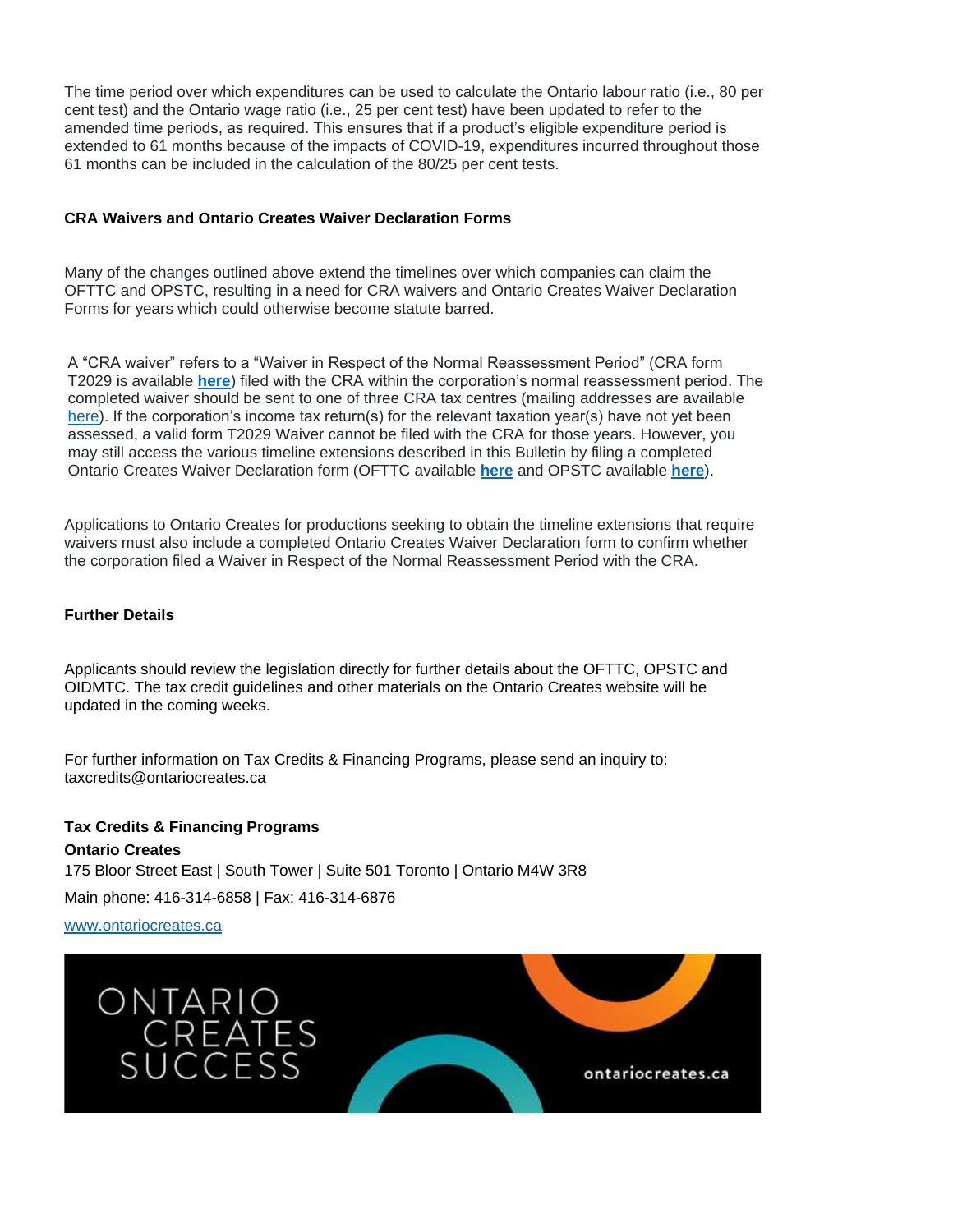

Le 7 avril 2021

# **Changements réglementaires adoptés à l'égard des crédits d'impôt destinés aux médias culturels**

L'Ontario reconnaît que la COVID-19 a perturbé l'activité de production des industries des médias culturels et qu'en conséquence, les sociétés peuvent se trouver dans l'incapacité de respecter les échéances s'appliquant aux crédits d'impôt et risquent de perdre leur admissibilité au soutien qu'ils constituent. Pour aider les sociétés à maintenir leur admissibilité aux crédits d'impôt et procurer de la stabilité, la province a temporairement prolongé certains délais et modifié certaines exigences concernant les crédits d'impôt destinés aux médias culturels.

Nous avons le plaisir de vous informer que les changements réglementaires annoncés le 5 novembre 2020 dans le budget de l'Ontario 2020 ont été adoptés le 12 février 2021. Le présent bulletin donne un aperçu et des précisions techniques concernant les changements réglementaires apportés au crédit d'impôt pour la production cinématographique et télévisuelle ontarienne (CIPCTO), au crédit d'impôt de l'Ontario pour les services de production (CIOSP) et au crédit d'impôt de l'Ontario pour les produits multimédias interactifs numériques (CIOPMIN). Veuillez noter que le présent bulletin n'a pas force de loi et qu'il est assujetti aux dispositions législatives pertinentes (*Loi de 2007 sur les impôts* et Règlement de l'Ontario 37/09).

Pour bénéficier de plusieurs de ces mesures, la société doit déposer une renonciation valide dûment remplie auprès de l'Agence du revenu du Canada (ARC) à l'égard des années d'imposition visées et doit joindre la Déclaration à Ontario Créatif concernant la renonciation et déclaration d'intention de demander les prolongations liées à la COVID-19 (ci-après la « Déclaration à Ontario Créatif concernant la renonciation et déclaration liée à la COVID ») dûment remplie pour les années visées à sa demande de certificat d'admissibilité ou de certificat d'achèvement (autrement appelé lettre de confirmation) si le certificat d'admissibilité a déjà été délivré. Vous trouverez ci-dessous de plus amples renseignements sur les formulaires de renonciation de l'ARC et la Déclaration à Ontario Créatif concernant la renonciation et déclaration liée à la COVID.

## **CIPCTO**

Afin d'aider les productions touchées par la COVID-19 à maintenir leur admissibilité au CIPCTO, la province a temporairement :

- a) prolongé le délai pour demander un certificat d'achèvement (autrement appelé lettre de confirmation ou LDC);
- b) prolongé le délai pour présenter la production en Ontario;
- c) prolongé la période d'inclusion des dépenses engagées avant le début des principaux travaux de prise de vues (PTPV). Veuillez noter que les PTPV comprennent l'animation clé.

Une production peut avoir droit à ces prolongations si :

- 1. la production a engagé une dépense de main-d'œuvre ontarienne le 15 mars 2020 ou avant;
- 2. la production n'avait pas présenté de demande de LDC à Ontario Créatif au 15 mars 2020. Veuillez noter qu'une production qui, au 15 mars 2020, avait présenté une demande de LDC avant de la retirer, sera toujours considérée comme ayant présenté une demande de LDC au 15 mars 2020.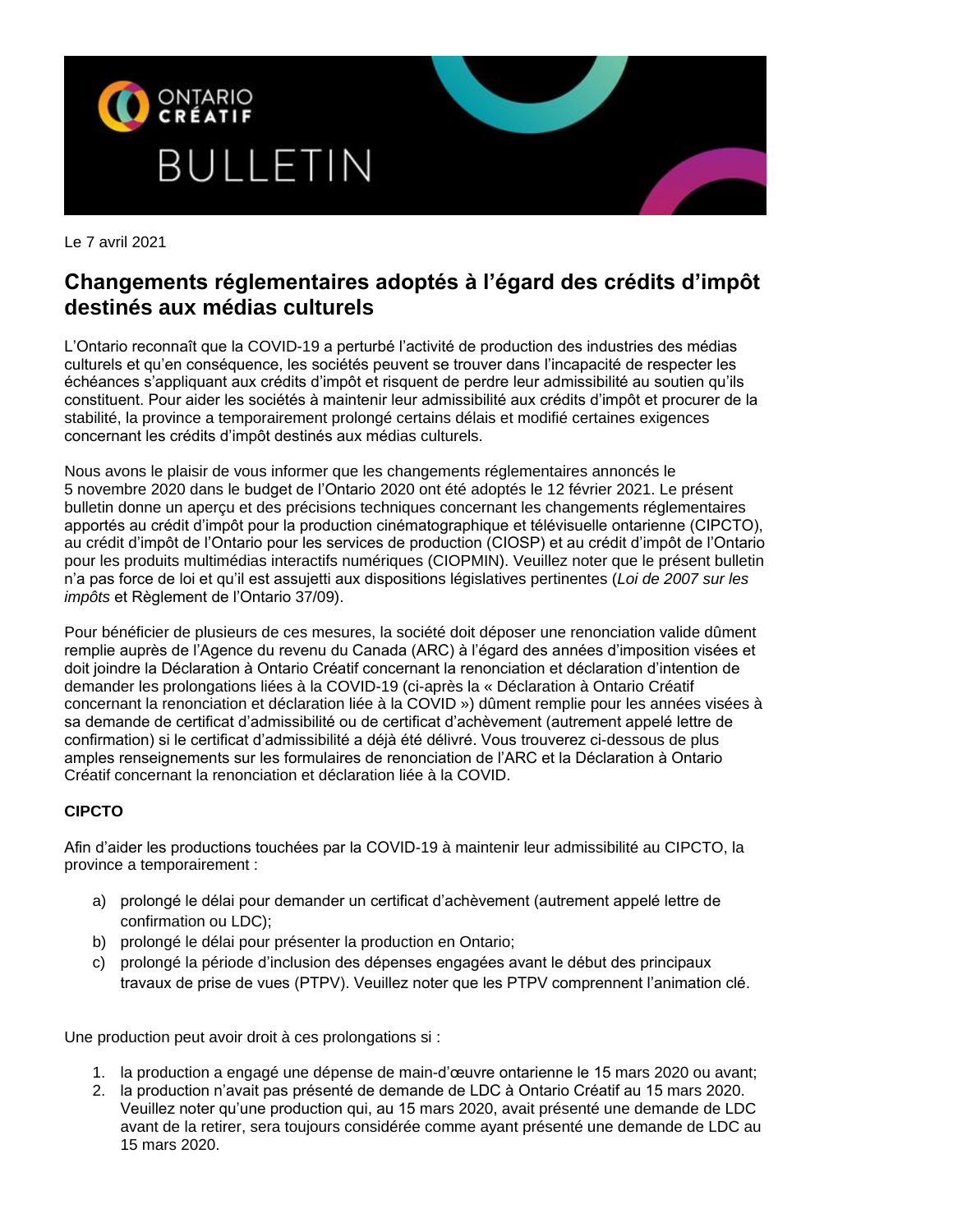Le tableau suivant indique les exigences pour qu'une production bénéficie de ces prolongations temporaires.

## **Tableau : Sommaire des mesures concernant le CIPCTO**

| <b>Exigence</b><br>précédente                                                                                                                                                                                                                       | Nouvelle règle<br>temporaire                                                                                                                                                                                                 | Pour en bénéficier, la société doit :                                                                                                                                                                                                                                                                                                                                                                                                                                                                                                                                                                                                                                                                                                                                                                                                                                                                                                                                                                                        |
|-----------------------------------------------------------------------------------------------------------------------------------------------------------------------------------------------------------------------------------------------------|------------------------------------------------------------------------------------------------------------------------------------------------------------------------------------------------------------------------------|------------------------------------------------------------------------------------------------------------------------------------------------------------------------------------------------------------------------------------------------------------------------------------------------------------------------------------------------------------------------------------------------------------------------------------------------------------------------------------------------------------------------------------------------------------------------------------------------------------------------------------------------------------------------------------------------------------------------------------------------------------------------------------------------------------------------------------------------------------------------------------------------------------------------------------------------------------------------------------------------------------------------------|
| Les sociétés doivent<br>déposer une<br>demande de LDC<br>dans les 24 mois<br>suivant la fin de<br>l'année au cours de<br>laquelle les PTPV<br>commencent; les<br>sociétés ont la<br>possibilité de<br>prolonger cette<br>échéance de 18 mois        | Prolonger<br>l'échéance de<br>24 mois<br>supplémentaires,<br>pour un total de<br>48 mois; les<br>sociétés auront<br>toujours la<br>possibilité de<br>prolonger cette<br>échéance de<br>48 mois de 18 mois<br>supplémentaires | Déposer une renonciation valide dûment<br>remplie auprès de l'ARC visant les 1 <sup>re</sup> et 2 <sup>e</sup><br>années d'imposition se terminant après que<br>les PTPV ont commencé;<br>Joindre une Déclaration à Ontario Créatif<br>concernant la renonciation et déclaration liée<br>à la COVID dûment remplie pour ces années<br>d'imposition à sa demande de certificat<br>d'admissibilité (ou de LDC si le certificat<br>d'admissibilité a déjà été délivré).<br>Les sociétés peuvent prolonger cette échéance<br>de 48 mois de 18 mois supplémentaires en<br>déposant également une renonciation valide<br>auprès de l'ARC visant les 3 <sup>e</sup> et 4 <sup>e</sup> années<br>d'imposition se terminant après que les PTPV<br>ont commencé et en joignant une Déclaration à<br>Ontario Créatif concernant la renonciation et<br>déclaration liée à la COVID dûment remplie pour<br>ces années à leur demande de certificat<br>d'admissibilité (ou de LDC si le certificat<br>d'admissibilité a déjà été délivré). |
| Les productions<br>doivent avoir une<br>entente écrite pour la<br>présentation de la<br>production en Ontario<br>au cours de la<br>période de deux ans<br>qui commence dès<br>qu'elle est exploitable<br>commercialement<br>après son<br>achèvement | Prolonger cette<br>période de deux ans<br>de 24 mois<br>supplémentaires                                                                                                                                                      | Joindre l'entente pour la présentation de la<br>$\bullet$<br>production en Ontario dans les quatre ans<br>suivant son achèvement à sa demande de<br>certificat d'admissibilité (ou de LDC si le<br>certificat d'admissibilité a déjà été délivré).<br>Aucun formulaire de renonciation de l'ARC n'est<br>requis dans ce cas de figure, mais les sociétés<br>doivent indiquer qu'elles demandent cette<br>prolongation sur la page 2 de la Déclaration à<br>Ontario Créatif concernant la renonciation et<br>déclaration liée à la COVID.                                                                                                                                                                                                                                                                                                                                                                                                                                                                                     |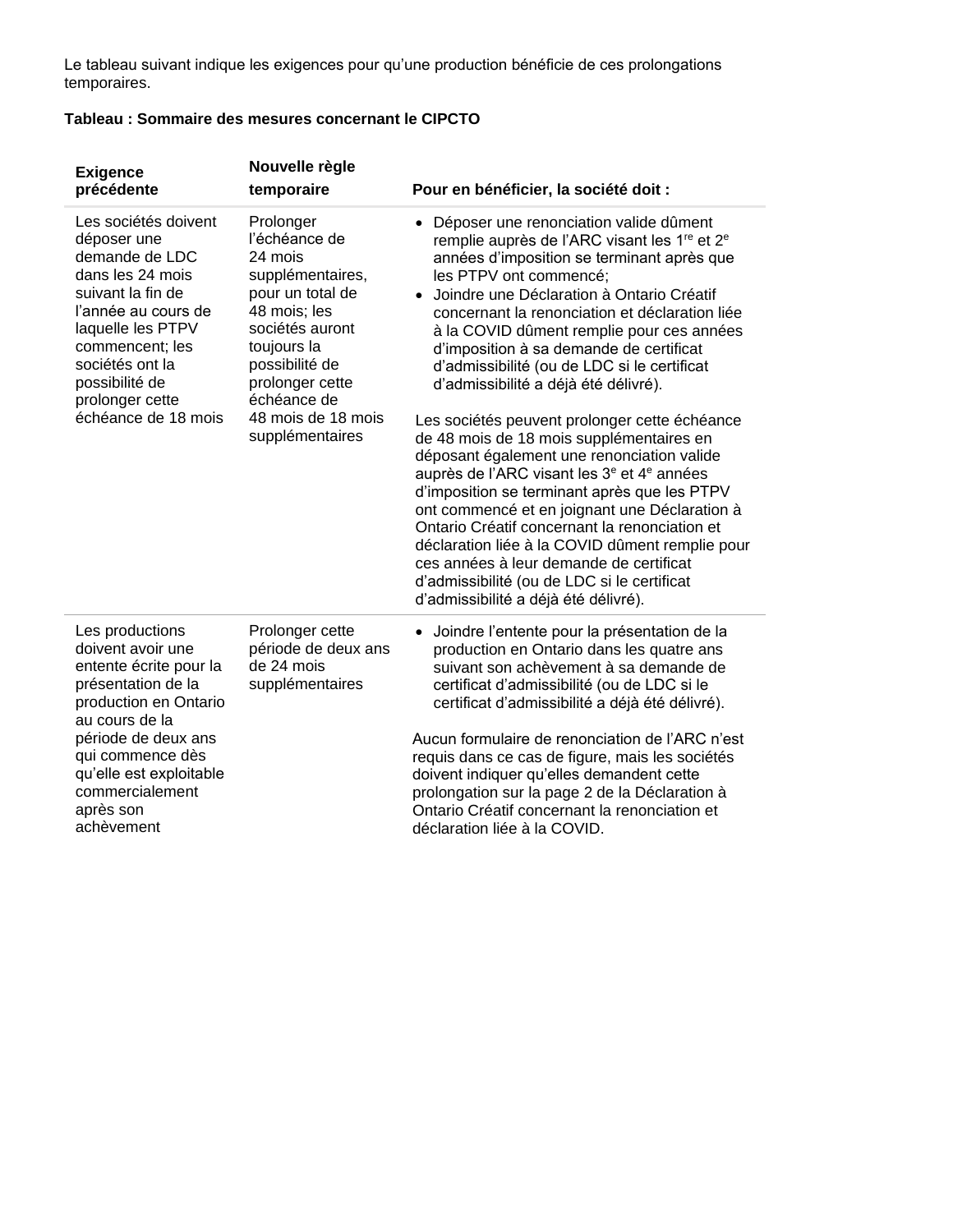| Les dépenses<br>admissibles<br>engagées pendant<br>une période<br>maximale de 24 mois<br>précédant le début<br>des PTPV peuvent<br>être incluses dans la<br>demande | Prolonger cette<br>période de<br>demande de<br>24 mois<br>supplémentaires | • Avoir commencé les PTPV après le<br>15 mars 2020;<br>• Déposer une renonciation valide dûment<br>remplie auprès de l'ARC visant chaque année<br>d'imposition précédant les PTPV durant<br>laquelle elle demande un CIPCTO à l'égard<br>de la production;<br>• Joindre une Déclaration à Ontario Créatif<br>concernant la renonciation et déclaration liée<br>à la COVID dûment remplie pour ces années<br>d'imposition à sa demande de certificat<br>d'admissibilité (ou de LDC si le certificat<br>d'admissibilité a déjà été délivré). |
|---------------------------------------------------------------------------------------------------------------------------------------------------------------------|---------------------------------------------------------------------------|--------------------------------------------------------------------------------------------------------------------------------------------------------------------------------------------------------------------------------------------------------------------------------------------------------------------------------------------------------------------------------------------------------------------------------------------------------------------------------------------------------------------------------------------|
|                                                                                                                                                                     |                                                                           | Autrement, une production peut inclure les<br>dépenses admissibles engagées avant l'année<br>d'imposition au cours de laquelle les PTPV ont<br>commencé dans la demande de crédit d'impôt de                                                                                                                                                                                                                                                                                                                                               |

commencé dans la demande de crédit d'impôt de l'année au cours de laquelle les PTPV ont commencé. Aucun formulaire de renonciation de l'ARC n'est requis dans ce cas de figure, mais les sociétés doivent indiquer qu'elles demandent cette prolongation sur la page 2 de la Déclaration à Ontario Créatif concernant la renonciation et déclaration liée à la COVID.<sup>1</sup>

## **CIOSP**

Afin d'aider les productions touchées par la COVID-19 à maintenir leur admissibilité au CIOSP, la province leur a temporairement :

- a) accordé 24 mois supplémentaires pour remplir les exigences concernant les seuils de dépenses;
- b) permis de demander le remboursement de dépenses autrement admissibles engagées jusqu'à deux années d'imposition précédant l'année où les PTPV ont commencé.

Une production peut avoir droit à ces prolongations si elle répond aux critères suivants :

- 1. la production a engagé une dépense durant une année d'imposition se terminant en 2020 ou en 2021;
- 2. la dépense aurait été une dépense admissible en salaires, une dépense admissible en contrats de services ou une dépense admissible en biens corporels si les PTPV de la production avaient commencé au cours de l'année où la dépense a été engagée.

Le tableau suivant indique les exigences pour qu'une production bénéficie de ces prolongations temporaires.

## **Tableau : Sommaire des mesures concernant le CIOSP**

\_\_\_\_\_\_\_\_\_\_\_\_\_\_\_ <sup>1</sup> Veuillez noter que si une société a commencé les PTPV en 2020, elle pourra se trouver dans l'incapacité de déposer une demande de renonciation valide auprès de l'ARC visant l'année d'imposition 2016, et peut-être 2017, puisque la période de nouvelle cotisation aura pris fin. Le cas échéant, l'inclusion de ces dépenses dans une demande de crédit durant l'année des PTPV serait le seul moyen d'obtenir la prolongation de la période.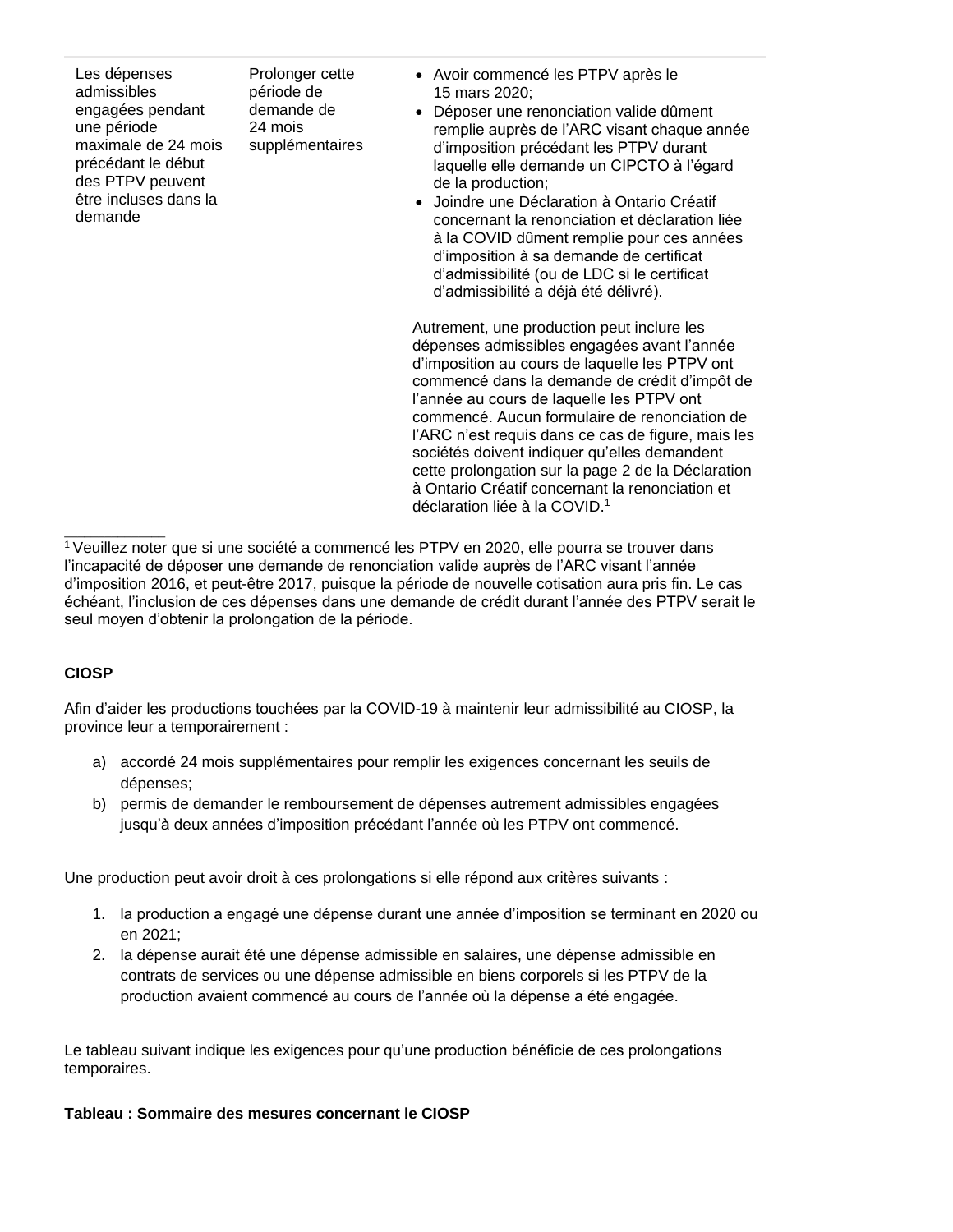| <b>Exigence</b><br>précédente                                                                                                                                                           | Nouvelle règle<br>temporaire                                                                                                                                                                                         | Pour en bénéficier, la société doit :                                                                                                                                                                                                                                                                                                                         |
|-----------------------------------------------------------------------------------------------------------------------------------------------------------------------------------------|----------------------------------------------------------------------------------------------------------------------------------------------------------------------------------------------------------------------|---------------------------------------------------------------------------------------------------------------------------------------------------------------------------------------------------------------------------------------------------------------------------------------------------------------------------------------------------------------|
| Le total des<br>dépenses comprises<br>dans le coût de la<br>production durant les<br>24 mois qui suivent<br>le début des PTPV<br>doit être supérieur au<br>minimum de<br>dépenses exigé | Accorder 24 mois<br>supplémentaires<br>pour remplir les<br>exigences<br>concernant les<br>dépenses<br>minimales                                                                                                      | Déposer une renonciation valide dûment<br>remplie auprès de l'ARC visant l'année<br>d'imposition au cours de laquelle les PTPV ont<br>commencé;<br>• Joindre une Déclaration à Ontario Créatif<br>concernant la renonciation et déclaration liée à<br>la COVID dûment remplie pour cette année<br>d'imposition à sa demande de certificat<br>d'admissibilité. |
| Les productions ne<br>peuvent pas<br>demander le CIOSP<br>avant l'année<br>d'imposition au cours<br>de laquelle les PTPV<br>commencent                                                  | Permettre aux<br>productions de<br>demander le<br>remboursement de<br>dépenses<br>autrement<br>admissibles<br>engagées au cours<br>des deux années<br>d'imposition<br>précédant l'année<br>où les PTPV<br>commencent | • Avoir commencé les PTPV le 15 mars 2020 ou<br>ultérieurement.<br>Aucun formulaire de renonciation de l'ARC n'est<br>requis dans ce cas de figure, mais les sociétés<br>doivent indiquer qu'elles demandent cette<br>prolongation sur la page 2 de la Déclaration à<br>Ontario Créatif concernant la renonciation et<br>déclaration liée à la COVID.         |

## **CIOPMIN**

En ce qui concerne le CIOPMIN, les dépenses de main-d'œuvre admissibles pour les produits déterminés et non déterminés doivent être engagées durant la période de 37 mois qui précède la fin du mois au cours duquel le produit est achevé. Des modifications législatives ont été adoptées le 8 décembre 2020 pour prolonger temporairement cette période de 37 mois de 24 mois supplémentaires (pour un total de 61 mois) à l'égard des produits achevés le 15 mars 2020 ou ultérieurement pour lesquels une dépense admissible de main-d'œuvre ontarienne a été engagée en 2020.

Aux fins d'alignement sur ces modifications législatives, des modifications réglementaires supplémentaires ont été adoptées le 12 février 2021.

La période durant laquelle les dépenses peuvent servir à calculer le ratio des dépenses de maind'œuvre ontarienne (c'est-à-dire le critère des 80 %) et le ratio des salaires ontariens (c'est-à-dire le critère des 25 %) a été mise à jour pour correspondre, selon les besoins, aux périodes modifiées. Si la période d'admissibilité des dépenses d'un produit est prolongée à 61 mois en raison des répercussions de la COVID-19, cela permet de s'assurer que les dépenses engagées tout au long de ces 61 mois peuvent être incluses dans les calculs liés à la règle du « 80/25 ».

## **Formulaires de renonciation de l'ARC et de Déclaration à Ontario Créatif concernant la renonciation**

Nombre des changements susmentionnés prolongent les périodes durant lesquelles les sociétés peuvent demander le CIPCTO et le CIOSP, d'où la nécessité de remplir des formulaires de